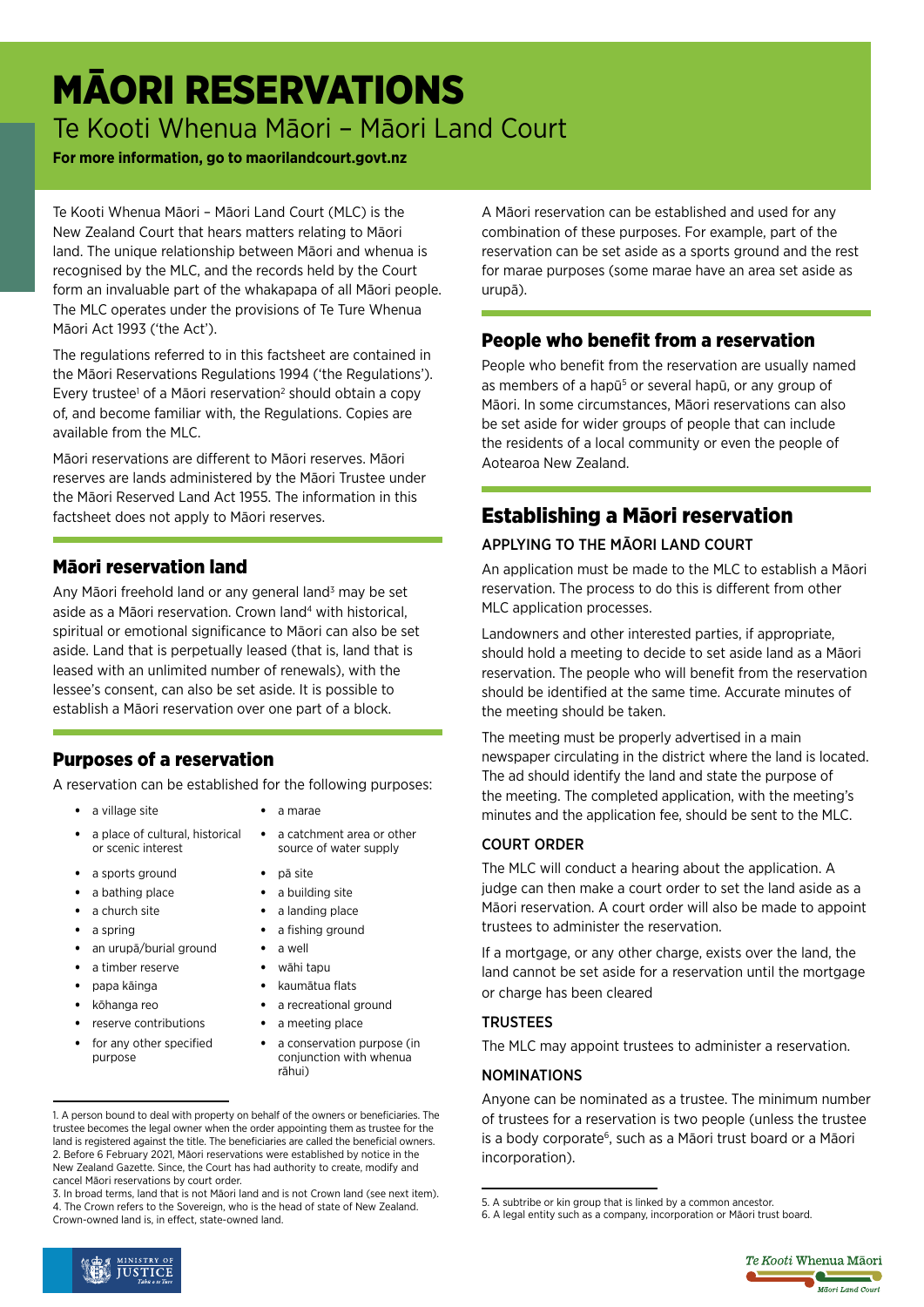A trustee does not have to be an owner in the land. The MLC, though, needs to be satisfied that the trustee is a "worthy appointee." It is unlikely to appoint someone who is:

- bankrupt
- imprisoned
- convicted of a crime involving dishonesty
- $\bullet$  under mental disability<sup>7</sup>
- $\bullet$  a minor<sup>8</sup>
- known to the Court to have been guilty of misconduct in the administration of a trust
- involved with a corporation that is in liquidation or no longer in business.

Trustees must consent to their nomination and have the support of the beneficiaries<sup>9</sup>. They cannot be finally appointed until a gazette notice has been issued formally establishing the Māori reservation.

#### TERM OF OFFICE

A trustee remains in office unless they are removed by order of the MLC. A trustee may resign sooner if they wish, or may be removed by the MLC if it considers this to be necessary after hearing relevant evidence. Usually, an application for a trustee's removal is filed by the trustees or the beneficiaries. In terms of Regulation 3(h), any trustee removed by the MLC should not later be reappointed as a trustee for the same reservation (removal by the Court is a disciplinary matter).

#### POWERS OF THE TRUSTEES

Trustees are responsible for the administration of the Māori reservation and complying with the Regulations. Trustees of a reservation may:

- authorise and/or issue permits of lawful activities on the reservation
- apply to the MLC for directions about the administration of the reservation and the powers and obligations of the trustees
- call meetings of interested persons about the administration of the reservation
- appoint and employ, on behalf of the trustees, any advisers that may enable the better administration of the reservation
- sign documents that comply with the Act.

#### DELEGATING RESPONSIBILITIES

Trustees of a Māori reservation are totally prohibited from delegating any of their responsibilities. A trustee may not appoint a proxy<sup>10</sup> or a Power of Attorney to act for them.

#### **QUORUM**

The total number of trustees is the number appointed by the MLC. Note, though, that this total includes absent trustees, deceased trustees and resigning trustees who have not been replaced, or where the number of trustees has not been reduced by the MLC. Where there are more than three

trustees, a quorum<sup>11</sup> is at least half of this total. Where there are only two trustees, both are required for the purpose of establishing a quorum.

#### SIGNING DOCUMENTS

Trustees may sign documents by a majority (more than half of all the trustees currently appointed by the MLC) if the trustees have passed a resolution authorising the document. However, if the document needs to be registered against Toitū Te Whenua - Land Information New Zealand (LINZ) title<sup>12</sup> to the land, then every trustee must sign it. There are limitations imposed on the trustees in section 338 of the Act. Trustees:

- may not mortgage or sell the land
- may grant a lease or occupation licence
- must seek the MLC's consent to any lease or occupation licence.

#### MARAE AND MĀORI COMMITTEES

The relationships between marae and Māori committees with the trustees of a reservation vary within each area. The trustees are the legal entity responsible for administering the reservation. They can choose to work with committees, and the relationship between the trustees and the committees should be written into the marae charter<sup>13</sup>. Everyone involved needs to understand the relationship and the protocols set down in terms of the kawa of the marae concerned.

#### **CHARTERS**

A charter is needed only if the reservation is a marae. The reservation trustees, in agreement with the beneficiaries, are required to draw up a charter for the reservation (if the beneficiaries are the people of Aotearoa, then the beneficial owners14 of the land and the trustees will decide on the charter). The charter may include the following:

- the name of the marae
- a general description of the marae reservation
- a list of iwi<sup>15</sup>, hapū or whānau who are the beneficiaries of the marae reservation
- the process for nominating and selecting marae trustees
- how trustees are accountable to the beneficiaries
- the process to resolve any conflict between trustees and beneficiaries
- a recognition of the committees associated with the marae
- the appointment of one or more committees by the trustees to carry out administrative functions for the marae
- the procedure for altering, keeping and inspecting the charter
- anything else the beneficiaries require (subject to the Act and Regulations).

If in agreement, the trustees and the beneficiaries may exclude any of, or add to, these items in their charters if they wish.

<sup>7.</sup> In its legal use, this means physical or mental disablement that, in the opinion of the Court, results in a person lacking, wholly or partly, the competence to manage their affairs in relation to their property.

<sup>8.</sup> A person who has not yet reached the age of 20.

<sup>9.</sup> Owner(s) of shares of land held within a trust. Beneficiaries are also called the beneficial owners.

<sup>10.</sup> The authority given by an owner of an interest in land to another person to vote on their behalf.

<sup>11.</sup> The minimum number of members who must be present at a meeting to make proceedings valid.

<sup>12.</sup> The legal ownership of property and the legal evidence of a person's ownership rights.

<sup>13.</sup> A set of principles that form the constitution of an organisation

<sup>14.</sup> The owner of a beneficial interest in land. Where land is vested in trustees, the trustees own the land as legal owners on behalf of the beneficiaries. The

beneficiaries hold their individual shares in the land as beneficial owners.

<sup>15.</sup> The traditional Māori tribal hierarchy and social order made up of hapū (kin groups) and whānau (family groups), having a founding ancestor and territorial (tribal) boundaries.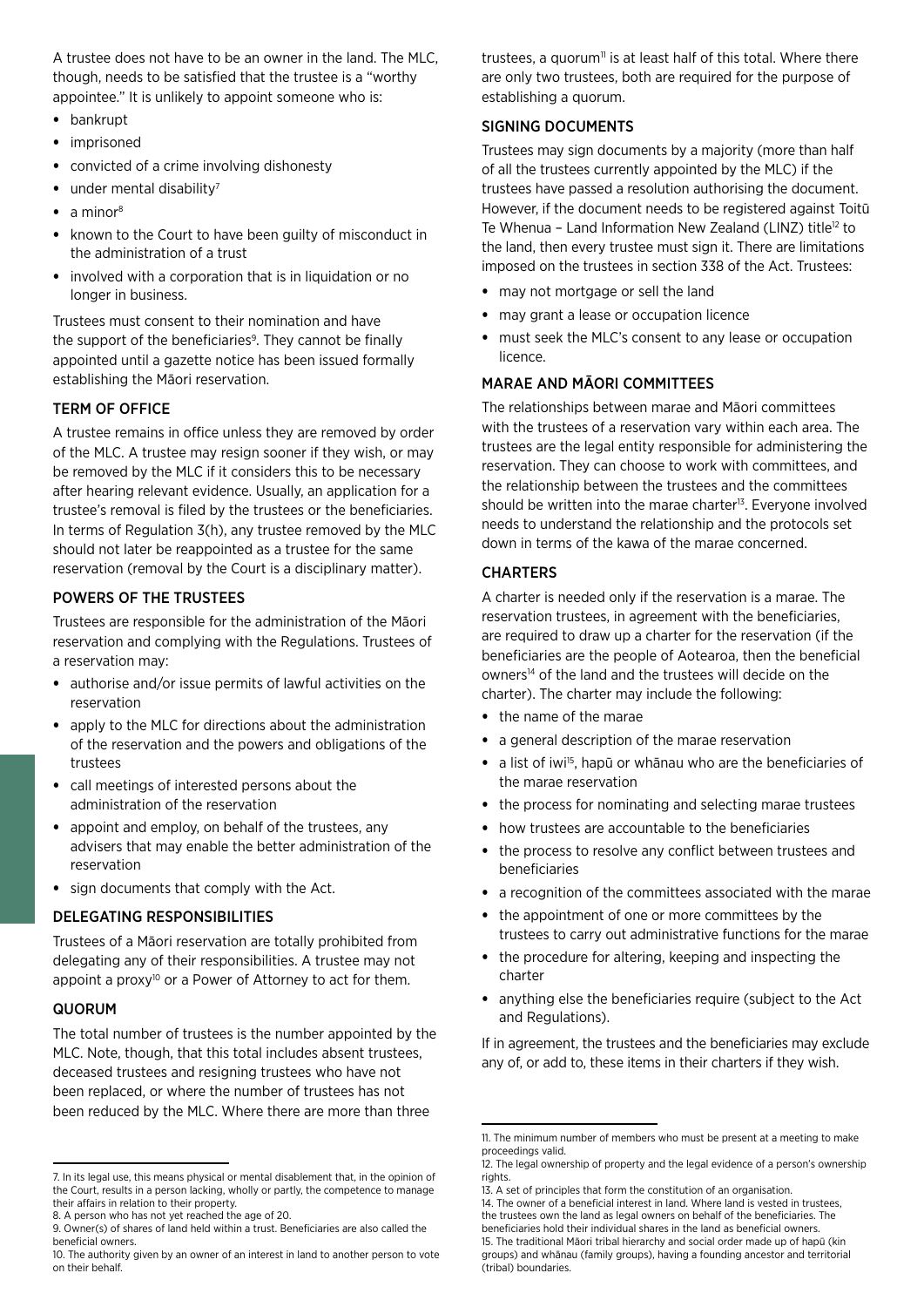## Using a reservation for an activity

#### ACTIVITIES REQUIRING TRUSTEES' WRITTEN AUTHORITY

Before the following activities can take place, prior written authority of the trustees is required:

- the use of any building on the reservation
- the promotion or holding of a hui, meeting or other large gathering of people
- the promotion or holding of a sports event, competition or concert
- other activities or events as decided by the trustees.

The trustees' prior written consent is not needed for tangihanga.

#### APPLYING TO THE TRUSTEES

Anyone who wants to promote or run an activity on a reservation must write to the trustees stating:

- the full name and address of the applicant
- the activity
- the area of land and the buildings that are to be used for the activity
- the proposed date, time and duration of the activity
- the number of people who are likely to attend the activity
- the arrangements that the applicant proposes for admission to and control of the activity.

#### CONSIDERATION OF AN APPLICATION

On receiving an application, the trustees can request further information. The trustees cannot adequately consider the application until they have received all the information they need. The trustees will need to meet to consider the application as soon as practicable. The trustees may:

- adjourn<sup>16</sup> their consideration of the application (as long as it is dealt with before the activity takes place)
- approve the application
- approve the application, subject to any conditions that the trustees think fit
- decline the application.

The trustees are not required to give reasons for their decision on an application unless they have been required to do so by an order of the MLC.

### Annual general meetings

The trustees are required to hold an annual general meeting (AGM). However, if AGMs will not be practical or possible (for example, for a small family urupā), the MLC can be asked to approve less frequent meetings, such as one meeting every two, three or five years.

#### ATTENDEES

Any beneficiary or other person for whose benefit the reservation has been created may attend the meeting. The meeting will be chaired by a trustee or a person nominated by the trustees.

#### **NOTICE**

The meeting must be properly advertised in a newspaper circulating in the district where the reservation is located. The advertisement should identify the land, the beneficiary group(s) and the agenda items along with the meeting details.

At least 21 days' notice must be given for an AGM and 14 days for any other meeting.

#### PURPOSES OF THE MEETING

The main purposes of the meeting are to inform the beneficiaries of the trustees' administration of the reservation, to keep the trustees accountable and to ensure that communication flows between the trustees and beneficiaries. At an AGM, the trustees will:

- outline their administration of the reservation, including any matters undertaken by the trustees in the past 12 months, and present the financial accounts
- report their proposal for the administration of the reservation during the next 12-month period
- give the persons attending the meeting an opportunity to express their views about the administration of the reservation
- discuss any other relevant matters and distribute reports or other material.

## Administration of reservations

#### RECORDS AND ACCOUNTS

The trustees are required to:

- keep and maintain accurate and up-to-date records and accounts of the reservation
- maintain a bank account for the reservation and ensure that the bank account is operated by at least two signatories
- at any time, give the MLC all records, accounts books and vouchers in possession or control of the trustees for examination by the Court
- keep a minute book of trustees' meetings and resolutions.

#### RESERVATION NOTICE

The trustees may, but are not bound to, display a permanent notice on the reservation that includes:

- the name of the reservation
- the name and address of each trustee
- a statement that the trustees are responsible for the administration of the reservation
- a statement that any public gathering on the reservation cannot take place without the authorisation of the trustees
- particulars of any activities or events that require the authority of the trustees
- a statement about application requirements to use the reservation, including the address of where to send the application.

<sup>16.</sup> To postpone a court sitting, or any meeting, to another date and/or location.